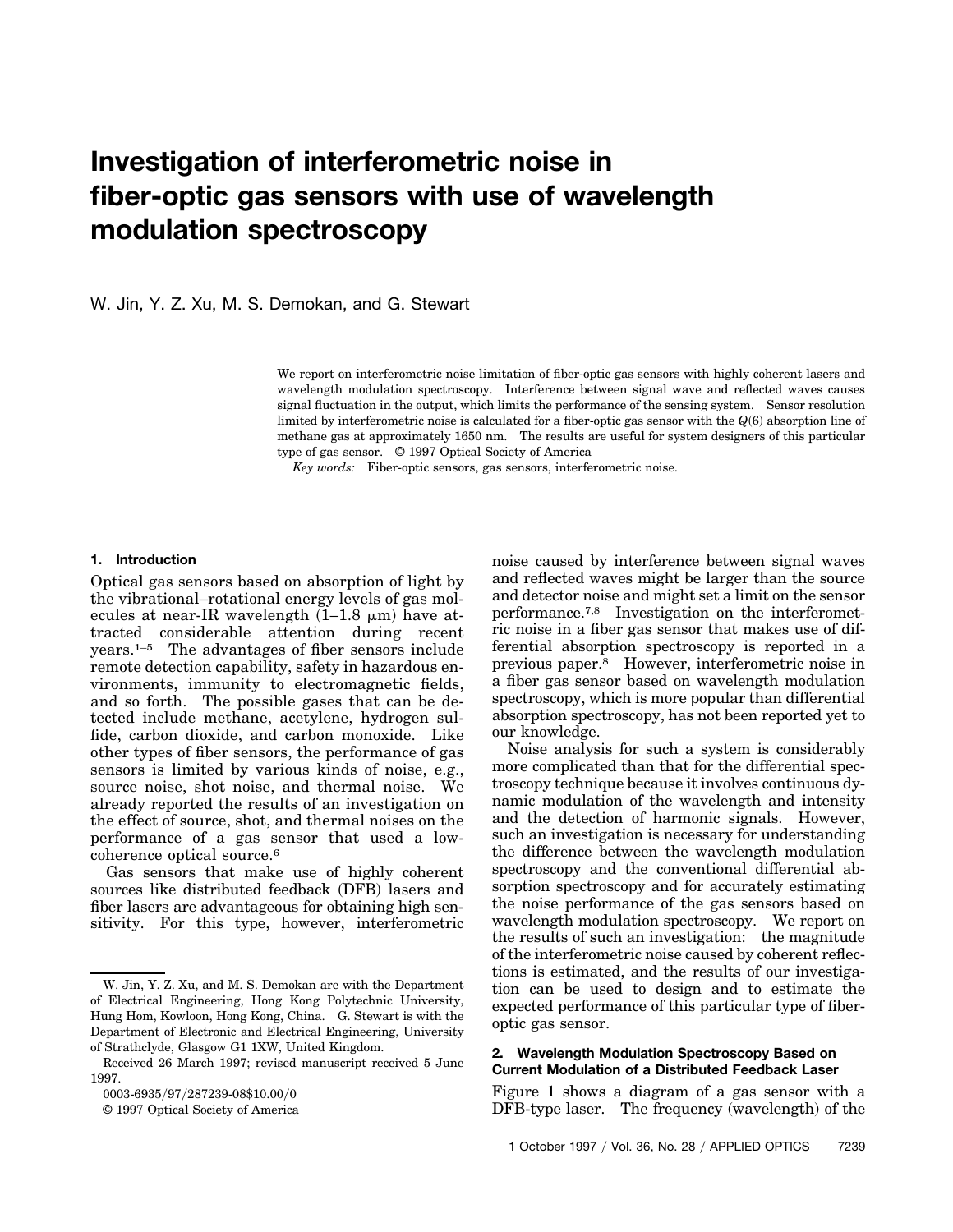

Fig. 1. Principle of wavelength modulation spectroscopy:  $I_1$  and  $I_2$ , amplitudes of the first- and the second-harmonic signals SM, single mode.

laser is modulated sinusoidally through the modulation of the injection current, while its average wavelength is locked at the center of the gas absorption line with a separated reference cell and feedback control electronics.2,3,5,7 The modulated light signal from the source passes through a gas cell that contains a gas sample to be measured and is subsequently converted to an electric current through a photodiode. A lock-in amplifier is used to detect both the first- and the second-harmonic signals and either the secondharmonic signal or the ratio of the two harmonic signals may be used as a system output.

Although wavelength modulation spectroscopy and the ratio-detection technique have been used for fiber gas sensors for a considerable length of time, no detailed analysis on the relation between the system output and the key system parameters has been reported yet to our knowledge, especially when measurement errors are involved. In this section, we report on such an analysis and derive a relation between the measurement error in gas concentration and the errors in the measurement of the first and the second harmonics. The results obtained in this section are used to evaluate the influence of interferometric noise on the gas concentration measurement in later sections.

If we assume that the DFB laser line width is much narrower than the line width of the gas absorption line and that the laser driving current is modulated sinusoidally, i.e.,

$$
i(t) = i_0 + i_m \sin \omega t, \qquad (1)
$$

the frequency and the intensity of the output light from the DFB laser may be expressed as

$$
\nu = \nu_{L0} + \nu_{Lm} \sin \omega t, \qquad (2)
$$

$$
I_i(t) = I_0[1 + \eta \sin \omega t], \qquad (3)
$$

where  $I_0$  and  $v_{L0} (=c/\lambda_{L0})$  represent, respectively, the average laser output power and the average laser frequency.  $v_{Lm}$  is the amplitude of the frequency modulation and  $\eta$  is an intensity modulation index. In  $\omega = 2\pi f$ , *f* is the frequency of current modulation. For fiber gas sensor applications, the value of *f* is usually of the order of a few tens of kilohertz.2,3,5,7

When the modulated laser light is passing through a gas sample with an (amplitude) absorption coefficient  $\alpha(\nu)$ , the output light intensity may be written as

$$
I(t) = I_0(1 + \eta \sin \omega t) \exp[-2\alpha(\nu_{LO} + \nu_{Lm} \sin \omega t)CL],
$$
\n(4)

where *C* represents gas concentration and *L* is an interaction length that equals the length of the gas cell for a transmission-type sensor shown in Fig. 1.

In practical applications, we are most interested in the measurement of small gas concentrations, and the residual intensity modulation is usually very small also. Considering these facts, we may assume that  $2\alpha(\nu)CL \ll 1$  and  $\eta \ll 1$ . *I*(*t*) may be approximated as

$$
I(t) \approx I_0[1 + \eta \sin \omega t - 2\alpha(v_{LO} + v_{Lm} \sin \omega t)CL],
$$
 (5)

where we have used the approximation

$$
\exp[-2\alpha(\nu)CL] \approx 1 - 2\alpha(\nu)CL \tag{6}
$$

and have neglected the higher-order term

$$
\eta \sin \omega t \times 2\alpha (\nu_{LO} + \nu_{Lm} \sin \omega t) CL. \tag{7}
$$

Under atmospheric pressure, the gas absorption line is collision broadened and the line shape is given by Lorentzian distribution, i.e.,

$$
\alpha(\nu) = \frac{\alpha_0}{1 + \left(\frac{\nu - \nu_g}{\delta \nu}\right)^2},\tag{8}
$$

where  $\alpha_0$  is the absorption coefficient for pure gas at the center of the absorption line, and  $v_g$  and  $\delta v$  are the center frequency and the half-width of the absorption  $line.$  Equation  $(5)$  can be rewritten as

$$
I(t) = I_0 \left[ 1 + \eta \sin \omega t - \frac{2\alpha_0 CL}{1 + \left( \frac{\nu_{LO} - \nu_g + \nu_{Lm} \sin \omega t}{\delta \nu} \right)^2} \right].
$$
\n(9)

Because the average wavelength of the laser is locked to the center of the gas line (i.e.,  $v_{L0} = v_g$ ) by the use of a reference loop and feedback control,  $\tilde{z}_{3,5,7}$   $I(t)$  may be written as

$$
I(t) = I_0 \left[ 1 + \eta \sin \omega t - \frac{2\alpha_0 CL}{1 + x^2 \sin^2 \omega t} \right], \quad (10)
$$

where we defined that  $x = v_{Lm}/\delta v$ .

 $I(t)$  as expressed in Eq.  $(10)$  can be expanded into a Fourier series with the magnitudes of the first and second harmonic expressed as

$$
I_1 = I_0 \eta, \tag{11}
$$

$$
I_2 = -2k\alpha_0 CLI_0, \qquad (12)
$$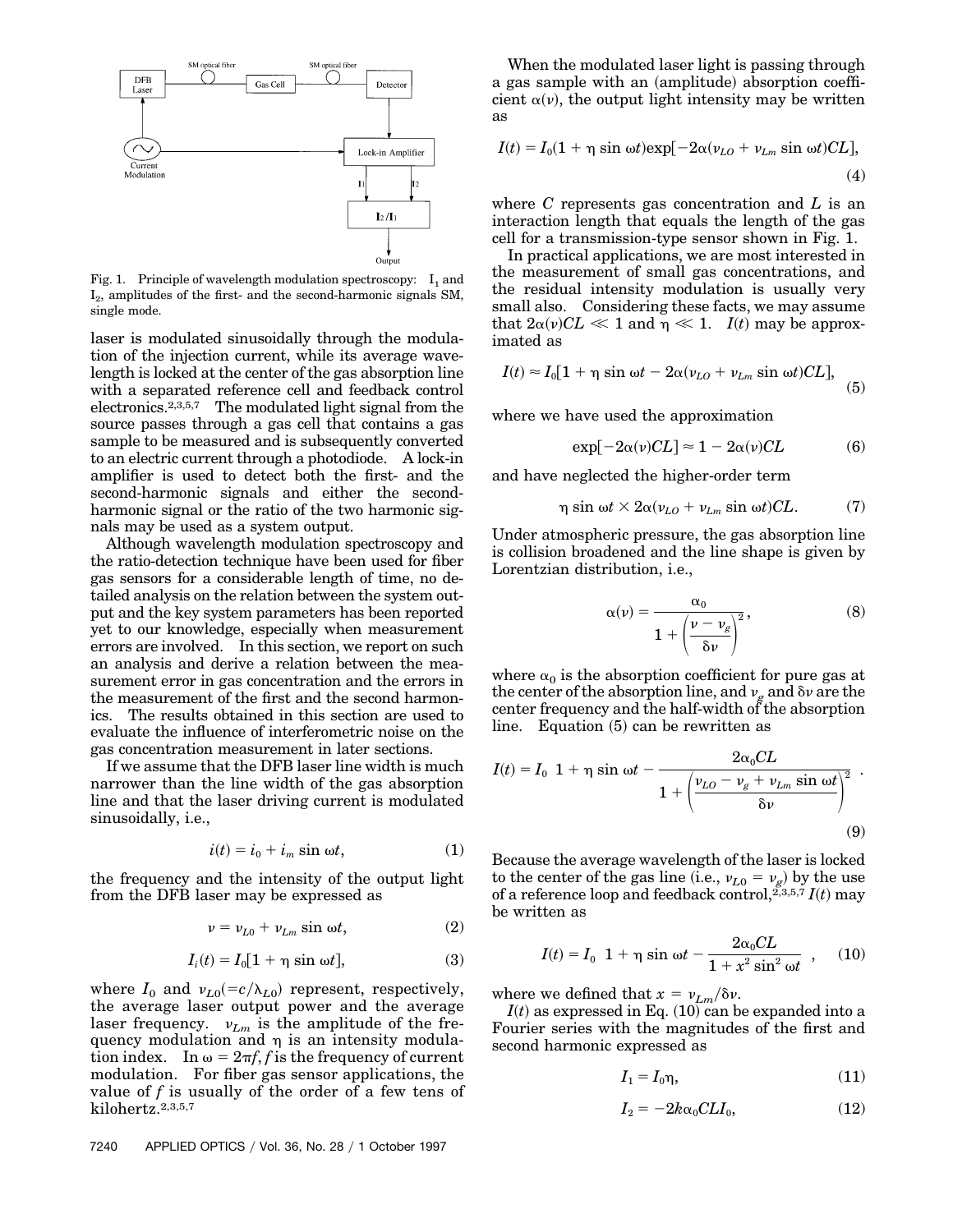

Fig. 2. Scale factor versus modulation index,  $x = v_{Lm}/\delta v$ : (a) for the second-harmonic detection technique,  $k$  versus  $x$ ; (b) for the ratio-detection technique,  $k/x$  versus  $x$ .

with

$$
k = \frac{2[2 + x^2 - 2(1 + x^2)^{1/2}]}{x^2(1 + x^2)^{1/2}}.
$$
 (13)

*k* as a function *x* is shown in Fig. 2(a). The value of *x* can be tuned to maximize the second-harmonic signal. The maximum occurs when  $dk/dx = 0$ , which gives a value of

$$
x = (2 + 2\sqrt{2})^{1/2}
$$
  
\n
$$
\approx 2.2.
$$
 (14)

Under this optimal condition,  $k = 0.343$ . In most reported gas sensor systems, the value of *x* is limited to be less than 2,2,3,7 and the system output is the ratio of the amplitude of the first harmonic and the second harmonic and may be expressed as

$$
\frac{I_2}{I_1} = -\frac{2k}{\eta} \alpha_0 CL.
$$
 (15)

The ratio-detection method eliminates intensity fluctuation resulting from factors other than gas absorption. As  $\eta$  is proportional to injection current modulation  $i_m$ , which is proportional to *x*, we have  $\eta = \gamma x$ . Therefore the scale factor for the ratio-detection technique becomes  $2\alpha_0 CL/\gamma \cdot (k/x)$ . *k/x* as a function of *x* is plotted in Fig. 2(b). The scale factor is maximized at  $x = 0.93$ , which is smaller for the case of a pure second-harmonic detection scheme. In the following, we discuss mainly the ratiodetection technique.

If there are errors in the measurement of  $I_1$  and  $I_2$ , i.e.,  $I_{1m} = I_1 + \Delta I_1$  and  $I_{2m} = I_2 + \Delta I_2$ , or  $I_{1m} =$  $I_1(1 + \delta_1)$  and  $I_{2m} = I_2(1 + \delta_2)$  [here  $\delta_1(=\Delta I_1/I_1)$  and  $\delta_2(=\Delta I_2/I_2)$  represent relative measurement errors], the measured value of gas concentration  $C_m$  will be different from the real value of gas concentration *C.*  $C_m$  and *C* may be related by the following equation:

$$
\frac{I_{2m}}{I_{1m}} = -\frac{2k}{\eta} \alpha_0 C_m L
$$
  
=  $\frac{I_2(1 + \delta_2)}{I_1(1 + \delta_1)} \approx -\frac{2k}{\eta} \alpha_0 CL (1 + \delta_2 - \delta_1),$  (16)

where *m* represents the measured values and we assume that  $\delta_1$  and  $\delta_2$  are small, so that

$$
\frac{1+\delta_2}{1+\delta_1} \approx 1+\delta_2-\delta_1. \tag{17}
$$

Rearranging Eq.  $(16)$ , we have

$$
\frac{C_m - C}{C} \approx \delta_2 - \delta_1. \tag{18}
$$

The relative measurement error in gas concentration can then be expressed as

$$
\frac{|\Delta C|}{C} = \frac{|C - C_m|}{C} = |\delta_2 - \delta_1|.\tag{19}
$$

This formula is significantly different from that for the differential absorption techniques as reported in Ref. 8. Relative measurement errors  $\delta_1$  and  $\delta_2$  may result from various noise sources such as shot noise and thermal noise in the receiver and source noise in the laser, for example. In the following, we investigate only the influence of interferometric noise, which as we mentioned above is usually much larger than other noise sources.

## **3. Interferometric Noise in Wavelength Modulation Spectroscopy Sensors**

To study interferometric noise, we need to use the electric field representation of laser light. Considering a DFB laser with sinusoidal current modulation, we can write its output electric field as

$$
E_i(t) = [I_0(1 + \eta \sin \omega t)]^{1/2}
$$
  
 
$$
\times \exp \left[j2\pi (v_{LO}t + v_{Lm}\int_0^t \sin \omega du)\right].
$$
 (20)

When passing through the gas cell, the signal wave at the detector may be expressed as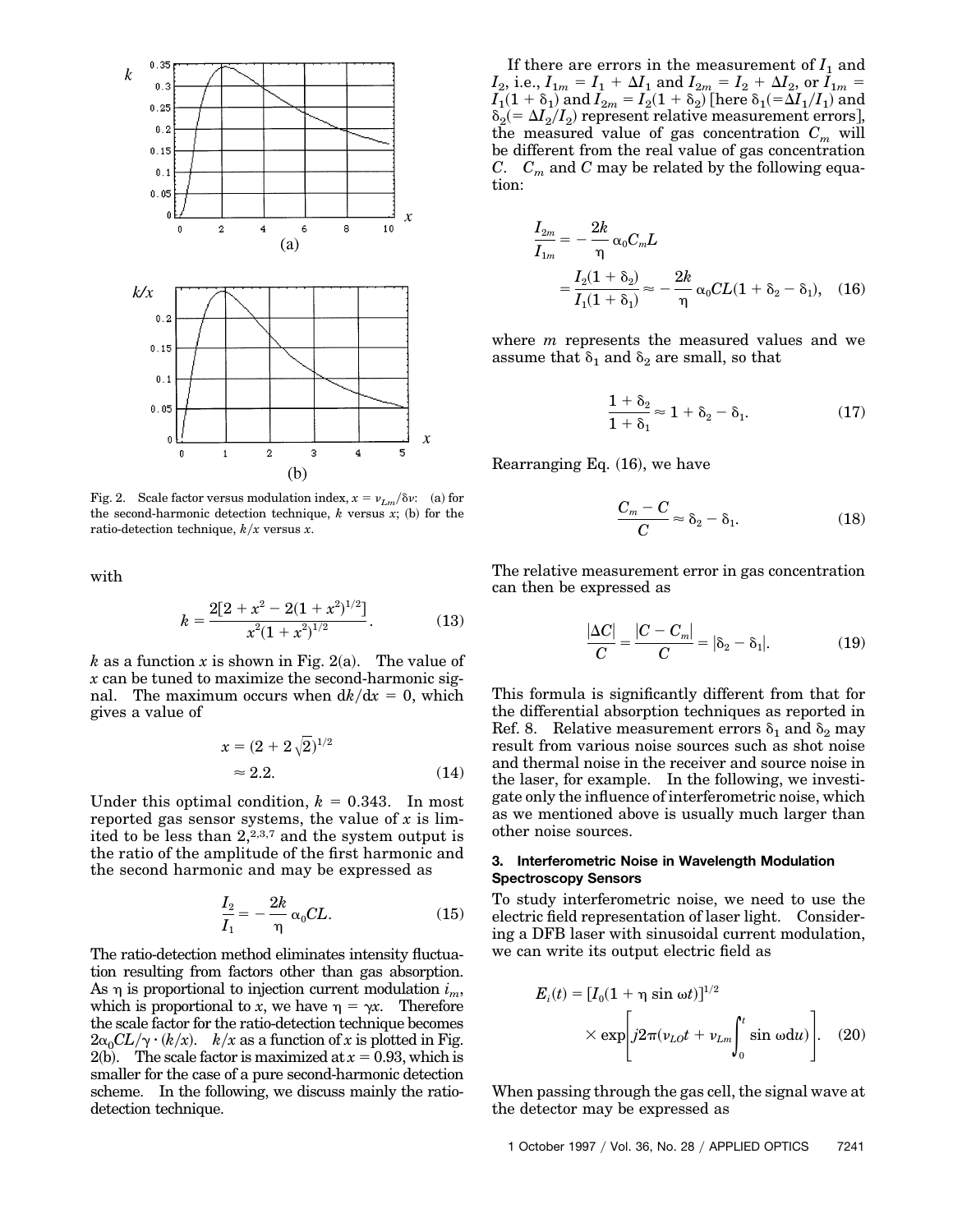

Fig. 3. Second-order reflection pairs in a transmission-type sensor.

$$
E(t) = [I_0(1 + \eta \sin \omega t)]^{1/2}
$$
  
\n
$$
\times \exp[-\alpha(v_{LO} + v_{Lm} \sin \omega t)CL]
$$
  
\n
$$
\times \exp\left[j2\pi \left(v_{LO}t + v_{Lm}\int_0^t \sin \omega u du\right)\right]
$$
  
\n
$$
+ \phi(v_{LO} + v_{Lm} \sin \omega t)\Bigg],
$$
\n(21)

where  $\phi(\nu)$  represents a modulation term resulting from changes of refractive index of the gas sample as a function of wavelength. The magnitude of  $\phi(\nu)$ increases with gas concentration and interaction length. The signal intensity can be calculated with  $I(t) = \langle |E(t)|^2 \rangle$  and is given by Eq. (4).

Apart from the signal wave, however, there may be reflected waves in the system. Reflections can occur at fiber connectors, fiber–cell joints (cell surfaces), and so forth. For a sensor configuration as shown in Fig. 3, while the first-order reflection is directly fed back into the source, we may assume reflected waves have no effect on system performance when a proper isolator is used at the laser output port. The second-order reflection (reflection caused by a pair of reflective points along the fiber, first backward then forward; see Fig. 3), however, can reach the photo detector and may affect the system performance. In the output of the system, in addition to a primary beam, many secondorder waves resulting from second-order reflections may exist. For simplicity, we divide the reflections into two types as shown in Fig. 3.

## A. Reflection Pairs Before or After the Cell (Type I)

For type I reflections, the reflected wave passes through the gas sample once (the same as the signal wave), the reflected wave may be written as

$$
E_r(t) = \alpha_1 \alpha_2 [I_0 (1 + \eta \sin \omega (t - \tau)]^{1/2}
$$
  
\n
$$
\times \exp{\{-\alpha [\nu_{LO} + \nu_{Lm} \sin \omega (t - \tau)]CL\}}
$$
  
\n
$$
\times \exp{\{j2\pi [\nu_{LO}(t - \tau) + \nu_{Lm} \int_0^{t - \tau} \sin \omega t] \}}
$$
  
\n
$$
+ \Phi[\nu_{LO} + \nu_{Lm} \sin \omega (t - \tau)]
$$
, (22)

where  $\alpha_1$  and  $\alpha_2$  represent the amplitude reflection coefficients at two points as shown in Fig. 3 and  $\tau$  is a time delay between the primary wave and the reflected wave. The total light intensity may be written as

$$
I(t) = \langle |E(t) + E_r(t)|^2 \rangle. \tag{23}
$$

The total light intensity at the output detector,  $I(t)$ , may be divided into three parts: intensity of the signal wave  $\langle |E(t)|^2 \rangle$ , intensity of the reflected wave  $\langle \vert E_r(t)^2 \vert \rangle$ , and the mixing term between the signal wave and the reflected wave. The intensity of the reflected wave is of a higher order compared with the other two terms and may be neglected. We consider only two terms: signal term and the mixing term (noise term), which induces errors in the measurement. The signal intensity is given by Eq.  $(4)$  and the noise intensity may be expressed as

$$
I_n(t) = 2\text{Re}\langle E(t)E_r^*(t)\rangle
$$
  
\n
$$
= 2\alpha_1\alpha_2I_0\{[1 + \eta \sin \omega(t - \tau)](1 + \eta \sin \omega t)\}^{1/2}
$$
  
\n
$$
\times \exp(-\{\alpha[\nu_{LO} + \nu_{Lm} \sin \omega(t - \tau)]
$$
  
\n
$$
+ \alpha(\nu_{LO} + \nu_{Lm} \sin \omega t)\}CL)\cos\{2\pi(\nu_{LO} + \nu_{Lm})
$$
  
\n
$$
\times \int_{t-\tau}^t \sin \omega u du + \phi(\nu_{LO} + \nu_{Lm} \sin \omega t)
$$
  
\n
$$
- \phi[\nu_{LO} + \nu_{Lm} \sin \omega(t - \tau)]\}.
$$
 (24)

Theoretically,  $I_n(t)$  and its harmonics can be calculated if  $\phi(\nu)$  is known. The process however, is a very complicated one. As we show in the following, for most practical applications the calculation can be simplified.

It is obvious that not all the reflected waves can interfere with the signal wave; only those that travel approximately the same distance with the signal wave (within a coherence length of the source) interfere with the signal wave and contribute significantly to the system noise. We can therefore use the following assumption: If the optical path difference between the signal and the reflected waves is less than the coherent length of the source, we regard them as totally coherent; if the optical path difference be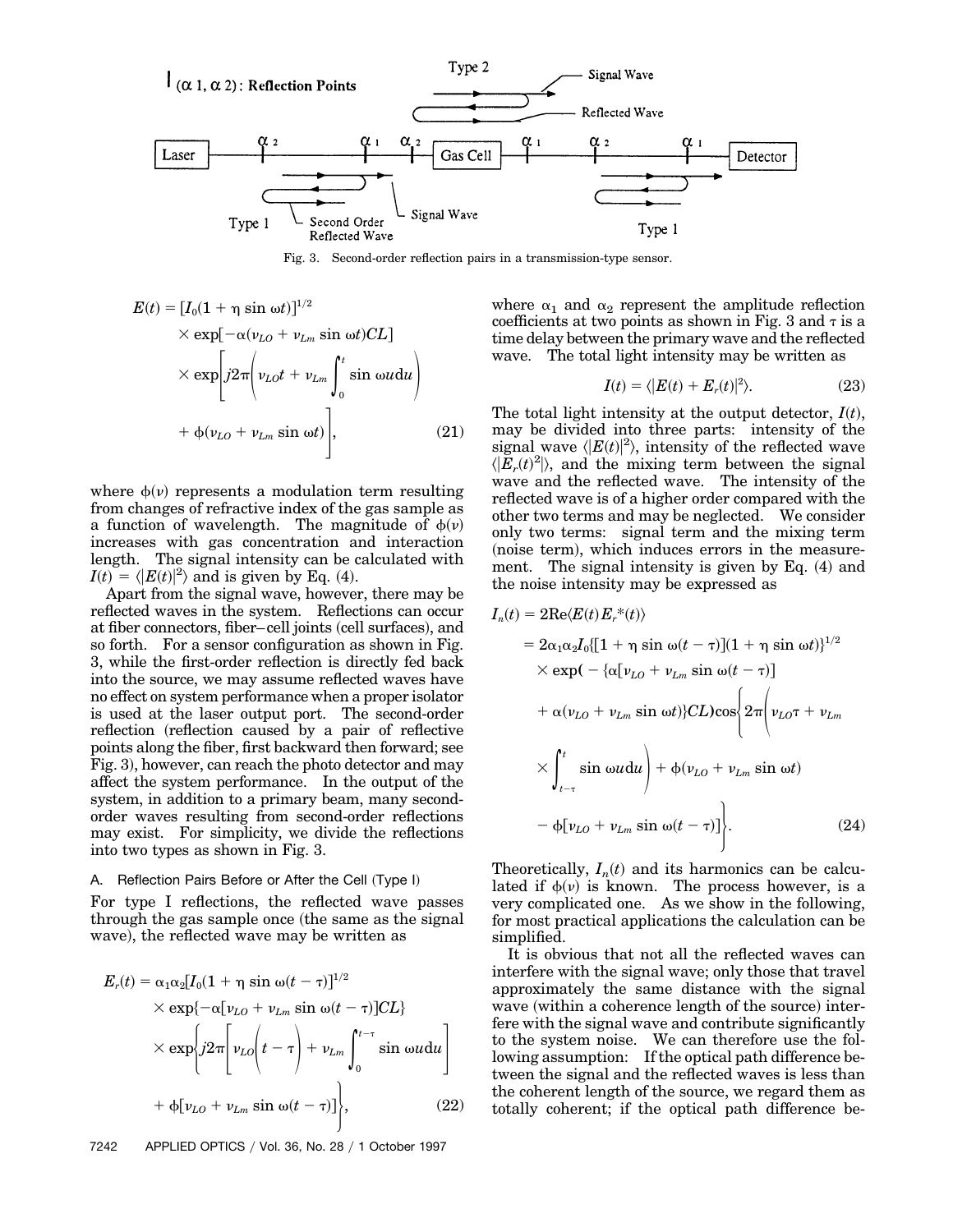tween them is larger than the coherent length of the source, the reflected waves will not interfere with the signal wave and will not introduce interferometric noise to the sensing system.

With the above assumption, the maximum distance between the two reflection points that may contribute to the interferometric noise is half the coherence length of the source. The implication is that the maximum time delay between two reflection points that contribute to interferometric noise is the coherence time of the source. For DFB lasers used for gas sensors, the typical line width is approximately 50 MHz, which gives a coherence time of 20 ns, or a coherence length of 4 m. For most gas sensors, the modulation frequency of the current modulation is in a range of a few tens of kilohertz,<sup>2,3,5,7</sup> the value of  $\omega\tau(2\pi f\tau)$  should therefore be much less than 1 ( $\omega \tau \ll 1$ ). Based on these facts, we may use the approximation

$$
\{[1+\eta\sin\omega(t-\tau)](1+\eta\sin\omega t)\}^{1/2} \approx 1+\eta\sin\omega t,
$$
\n(25)

and for small gas concentration, i.e.,  $\alpha(\nu)CL \ll 1$ , we may use

$$
\exp(-\{\alpha[\nu_{LO} + \nu_{Lm} \sin \omega(t-\tau)] + \alpha(\nu_{LO} + \nu_{Lm} \sin \omega t)\}CL) \approx 1, \quad (26)
$$

and  $I_n(t)$  may be approximated as

$$
I_n(t) \approx 2\alpha_1\alpha_2 I_0(1+\eta \sin \omega t) \cos\left[\psi + \zeta \sin \omega \left(t - \frac{\tau}{2}\right)\right].
$$
\n(27)

In the derivation of Eq.  $(27)$ , we used

$$
\psi = 2\pi \nu_{LO} \tau, \tag{28}
$$

$$
2\pi\nu_{Lm} \int_{t-\tau}^{t} \sin \omega u \,du = \frac{4\pi\nu_{Lm}}{\omega} \sin\left(\frac{\omega\tau}{2}\right) \sin \omega \left(t - \frac{\tau}{2}\right),\tag{29}
$$

and we defined a phase modulation index

$$
\zeta = \frac{4\pi\nu_{Lm}}{\omega} \sin \frac{\omega \tau}{2} \approx \frac{4\pi\nu_{Lm}}{\omega} \frac{\omega \tau}{2} = 2\pi\nu_{Lm} \tau. \tag{30}
$$

We also neglected the phase modulation term

 $\cos[\psi + \zeta \sin \omega(t - \tau/2)]$ 

$$
\phi(\nu_{LO} + \nu_{Lm} \sin \omega t) - \phi[\nu_{LO} + \nu_{Lm} \sin \omega (t - \tau)], \quad (31)
$$

because it is very small (less than  $\alpha_0 CL$ ) compared with the other two terms (see Appendix A). Using

$$
= \cos \psi [J_0(\zeta) + 2J_2(\zeta)\cos 2\omega(t - \tau/2)
$$
  
+ 2J<sub>4</sub>(\zeta)\cos 4\omega(t - \tau/2) + \cdots]  
- \sin \psi [2J\_1(\zeta)\sin \omega(t - \tau/2) + 2J\_3(\zeta)  
\times \sin 3\omega(t - \tau/2) + \cdots], \qquad (32)

and considering that  $\omega \tau \ll 1$ , we may approximate the first and the second harmonics of  $I_n(t)$  as

$$
I_{1n}(t) \approx -2\alpha_1 \alpha_2 I_0 \{2 \sin \psi J_1(\zeta) - \eta
$$
  
 
$$
\times \cos \psi [J_0(\zeta) - J_2(\zeta)] \sin \omega t, \qquad (33)
$$

$$
I_{2n}(t) \approx -2\alpha_1\alpha_2I_0\{-2\cos\psi J_2(\zeta)\sin 2\omega t - \eta
$$
  
 
$$
\times \sin\psi[J_1(\zeta) - J_3(\zeta)]\cos 2\omega t\}. \tag{34}
$$

The noise terms in approximations  $(33)$  and  $(34)$ may be divided into two classes: intensity variation resulting from direct conversion from laser frequency modulation with interferometric process [the first terms in approximations  $(33)$  and  $(34)$ ] and a noise term that is related to residual intensity modulation [the second terms in approximations]  $(33)$  and  $(34)$ ].

Considering the fact that  $n \ll 1$ , the second term is very small compared with the first term, and approximations  $(33)$  and  $(34)$  may be further approximated as

$$
I_{1n} \approx -4\alpha_1 \alpha_2 I_0 \sin \psi J_1(\zeta), \tag{35}
$$

$$
I_{2n} \approx 4\alpha_1 \alpha_2 I_0 \cos \psi J_2(\zeta).
$$
 (36)

The relative measurement error may then be calculated as

$$
\delta_1 = \frac{I_{1n}}{I_1} = -\frac{4\alpha_1\alpha_2 \sin \psi J_1(\zeta)}{\eta},
$$
(37)  

$$
\delta_2 = \frac{I_{2n}}{I_2} = -\frac{4\alpha_1\alpha_2 \cos \psi J_2(\zeta)}{2k\alpha_0 CL}.
$$
(38)

Equations  $(37)$  and  $(38)$  show that the measurement errors  $\delta_1$  and  $\delta_2$  depend on the reflection coefficients  $\alpha_1$  and  $\alpha_2$  and also on the phase modulation index  $\zeta$ that is given by Eq.  $(30)$ . If the relative position of the reflection points is known (i.e., if  $\tau$  is known), either  $\delta_1$  and  $\delta_2$  can be minimized through the choice of proper amplitude of current modulation so that  $\zeta$  corresponds to one of the zeros of  $J_1(\zeta)$  or  $J_2(\zeta)$ . Note that the measurement error depends on the relative positions of the reflection points. Equation  $(30)$  holds when the two reflection points are situated so that the time delay  $(τ)$  between the reflected wave and the signal wave is less than the coherence time of the source. If the optical path difference between the two reflection points that form the pair is much longer than the coherence length of the source, it should have negligible contribution to the measurement errors.

With Eq. (19), and with the assumption  $\alpha_1 = \alpha_2$ , the relative measurement error may be written as

$$
\frac{|\Delta C|}{C} = 4\alpha^2 \left| \frac{J_1(\zeta)}{\eta} \sin \psi - \frac{J_2(\zeta)}{2k\alpha_0 CL} \cos \psi \right|.
$$
 (39)

The first term on the right side of Eq.  $(39)$  is independent of gas concentration and introduces only a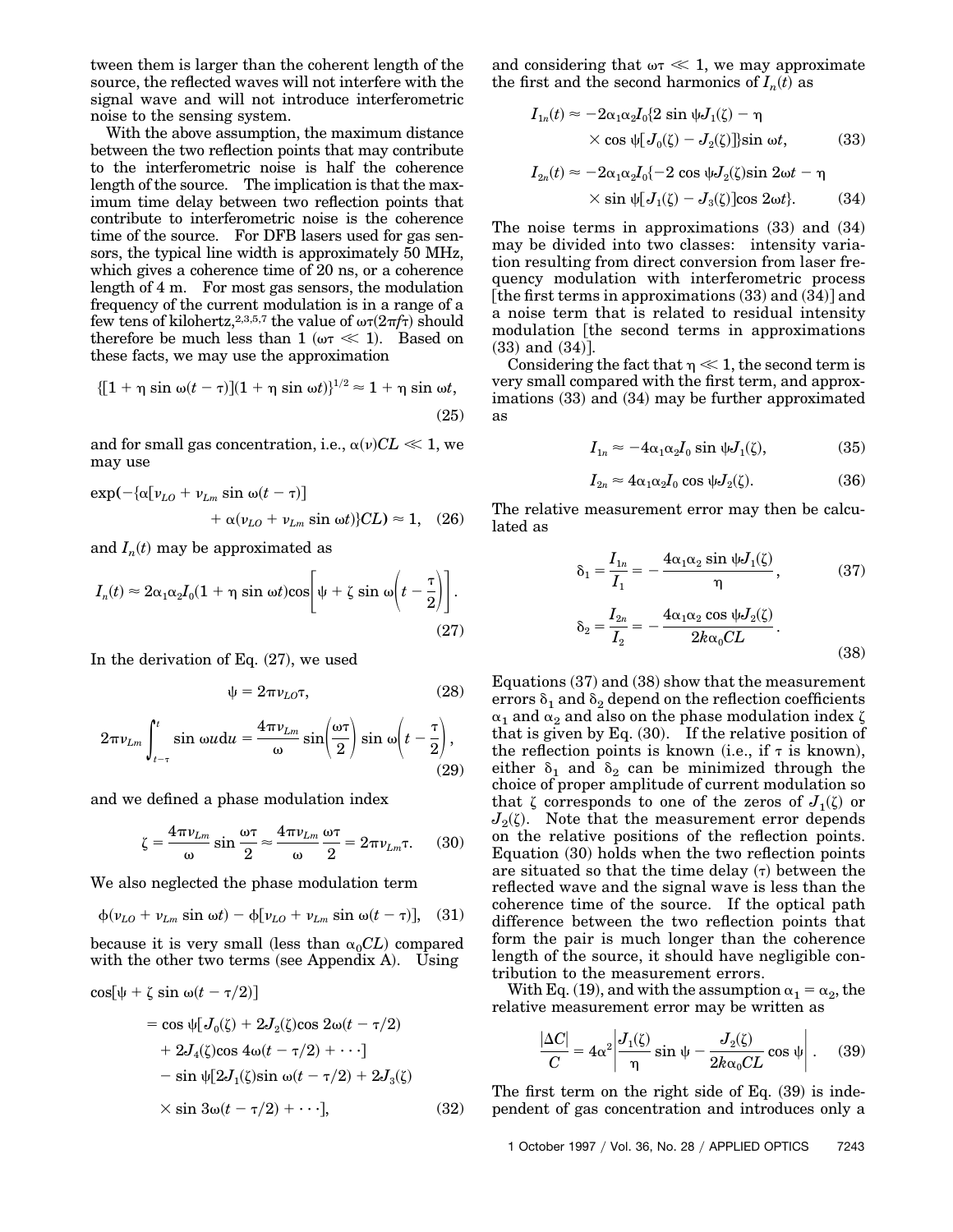small (of the order of  $\alpha^2$ ) relative error to the concentration measurement. The second term increases quickly as *C* decreases and sets a limit to the measurement of gas concentration. By considering only the second term and setting  $|\Delta C|/C = 1$ , we can obtain a minimum detectable gas concentration:

$$
|C|_{\min,1} = 2\alpha^2 \frac{|J_2(\zeta)|}{k\alpha_0 L}.
$$
 (40)

For multiple pairs of reflection points, if we assume that the cross interference between the different secondary waves is small and can be neglected, the signal intensity remains approximately the same but the noise intensity is a summation of contributions from all the pairs of reflection points.

We can see that the  $|C|_{\text{min},1}$  has a  $J_2(\zeta)$  dependence and may be minimized by setting  $\zeta$  to be one of the zeros of  $J_2$ . In practical cases, however, there may be multiple reflection points and their positions may be unknown; we may then estimate the minimum detectable gas concentration with Eq.  $(40)$  and take the maximum possible value of  $J_2(\zeta)$ .

For one pair of reflection points with known positions, the magnitude of the modulation current may be adjusted so that  $J_2(\zeta) = 0$ . For this case, the  $|C|_{\text{min},1}$  calculated from Eq.  $(40)$  is zero and the estimation of the minimum detectable gas concentration should include the second terms in approximations  $(33)$  and  $(34)$ . The relative measurement error under the condition of  $J_2(\zeta) = 0$  can be written as

$$
\frac{|\Delta C|}{C} = 2\alpha^2 \left| 2 \sin \psi \frac{J_1(\zeta)}{\eta} - \cos \psi J_0(\zeta) - \eta \sin \psi \frac{J_1(\zeta) - J_3(\zeta)}{2k\alpha_0 CL} \right|.
$$
 (41)

Again, the first and the second terms on the righthand side are independent of *C* and induce only a small relative error of the order of  $\alpha^2$ . The third term is inversely proportional to *C* and sets a limit to the measurement of gas concentration that can be obtained by setting  $|\Delta C|/C = 1$ , expressed as

$$
|C|_{\min,2} = 2\alpha^2 \frac{|J_1(\zeta) - J_3(\zeta)|\eta}{2k\alpha_0 L}.
$$
 (42)

Because  $\eta$  is much smaller than 1, the contribution  ${\rm resulting~from~intensity~modulation}~(|C|_{{\rm min},2}) \hbox{ is much}$ smaller than that from the interferometric conver- $\operatorname{sin}$  of the frequency modulation  $(|C|_{\mathrm{min,1}})$  of the DFB laser.

#### B. Reflection Pairs Across the Cell (Type II)

For the case of a pair of reflection points, one after the cell and the other before the cell (see Fig. 3), the reflected wave passes through the gas cell two more

7244 APPLIED OPTICS / Vol. 36, No. 28 / 1 October 1997

times than the signal wave. The reflected wave may be written as

$$
E_r(t) = \alpha_1 \alpha_2 \{ I_0 [1 + \eta \sin \omega(t - \tau)] \}^{1/2}
$$
  
×  $\exp\{-3\alpha [v_{LO} + v_{Lm} \sin \omega(t - \tau)]CL \}$   
×  $\exp\left\{ j2\pi \left[ v_{LO}(t - \tau) + v_{Lm} \times \int_0^{t - \tau} \sin \omega t \right] \right\}$   
+  $3\varphi[v_{LO} + v_{Lm} \sin \omega(t - \tau)]$ . (43)

Under the condition that  $\alpha(\nu)CL \ll 1$ , the minimum detectable gas concentration can be calculated with a procedure the same as for the type I reflections and can be described again by Eqs.  $(40)$  and  $(42)$ .

A particular example of type II reflection is the reflections from the surfaces of the gas cells:  $\alpha_1$  and  $\alpha_2$  are the reflection coefficients of the cell surfaces and  $\tau$  is the round-trip delay of the gas cell;  $\tau$  can be regarded as a constant and given by  $2L/c$ . We can minimize the minimum detectable gas concentration calculated by Eq.  $(40)$  by adjusting the magnitude of the current modulation so that  $\zeta = 2\pi v_{Lm} \tau$  is set to one of the zeros of  $J_2(\zeta)$ , and we can estimate the final limit of the gas detection by using Eq.  $(42)$ .

Again, if there are multiple reflection points across the cell, the summation of contributions from all possible pairs should be considered. The total measurement error of the whole system is the summation of contributions from both the type I and the type II reflections.

### **4. Performance Limit of Methane Gas Sensor by Interferometric Noise**

In Subsections 3.A and 3.B we derived formulas for estimating sensor resolution as limited by coherent reflections. Now we estimate the practical achievable limit of a particular type of sensor with the ratiodetection technique. The performance limit can be estimated with Eq.  $(40)$  or Eq.  $(42)$  if system parameters such as  $\eta$ ,  $\alpha^2$ ,  $\alpha_0$ , *k* and  $\zeta$  are known.

We consider a methane gas sensor based on absorption at a wavelength of 1665.5 nm  $[Q(6)$  line. We assume that  $L = 10$  cm, which corresponds to a 10cm-long gas cell. The absorption coefficient (at atmospheric pressure) at this wavelength is  $\alpha_0 \approx 0.1$  $cm^{-1}$ , giving  $\alpha_0 L = 1$ . The  $Q(6)$  line has a HWHM of approximately 2 GHz. The light source is assumed to be a DFB laser with a frequency tuning coefficient of  $-1$  GHz/1 mA and an intensity modulation coefficient of  $5\% I_0/mA$ .<sup>9</sup> This gives a value of  $\gamma = 0.1$  (or  $\eta \approx 0.1x$ . For this particular sensor, Eq. (40) and Eq.  $(42)$  may be rewritten as

$$
|C|_{\min,1} = 2\alpha^2 \frac{|J_2(\zeta)|}{k},\qquad(44)
$$

$$
|C|_{\min,2} = 0.1\alpha^2 \frac{|J_1(\zeta) - J_3(\zeta)|x}{k}.
$$
 (45)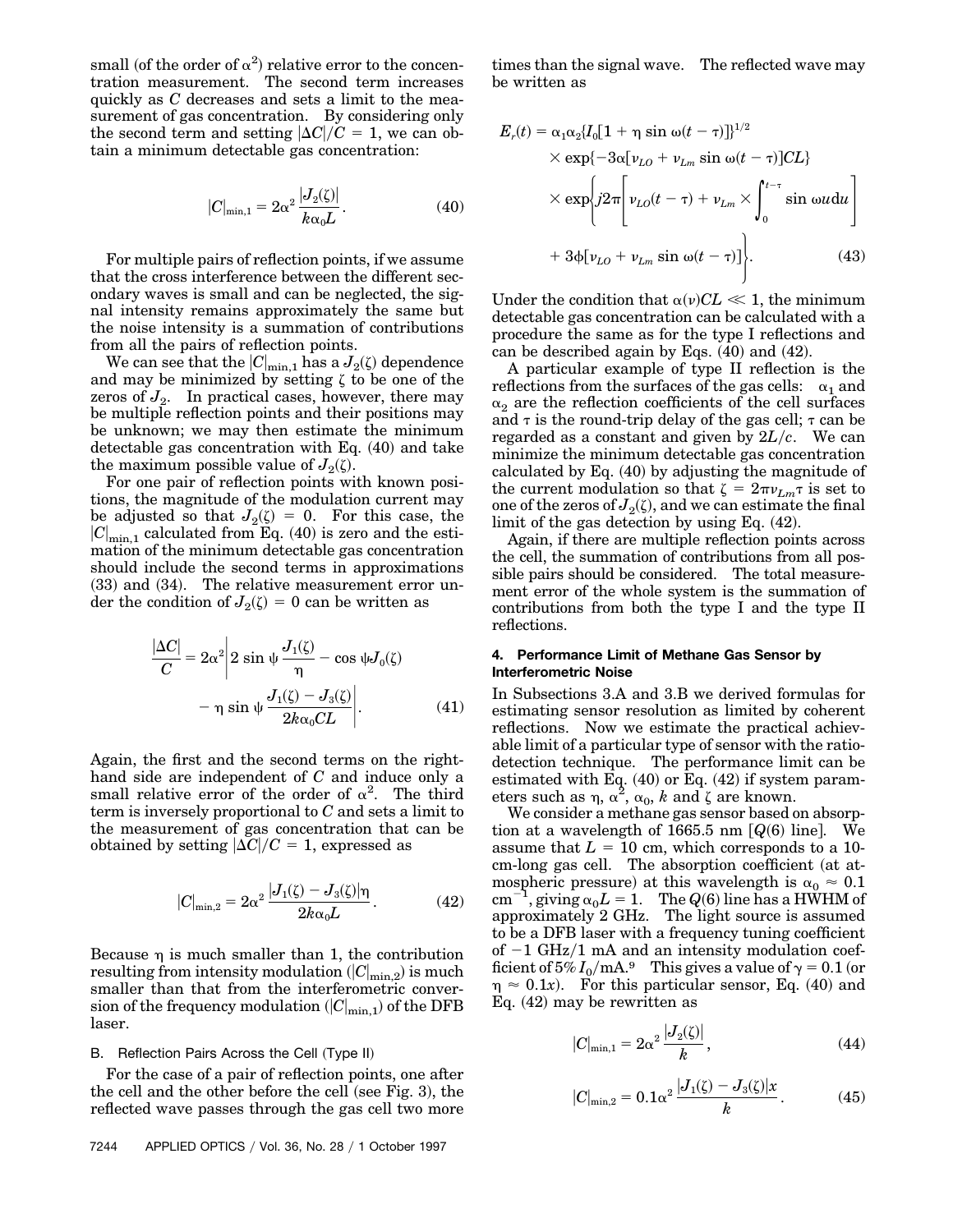We consider the following two cases:

 $(1) x = 0.93$ , which is the optimal modulation index for the ratio-detection technique. This gives a value of  $k = 0.25$ ,  $v_{Lm} \approx 1.90$  GHz, and  $\zeta = 2\pi v_{Lm} \tau \approx 3.8\pi$  $\approx$  12 rad (the value of  $\tau$  for a 10-cm cell is approximately 1 ns). Around  $\zeta = 12$ , the maximum value of  $J_2$  may be estimated to be  $|J_n(\zeta)| \sim (2/\pi\zeta)^{1/2} = 0.23,$ which gives  $|\Delta C|_{\text{min},1} \approx 1.8\alpha^2$ . If  $\zeta$  is adjusted to make  $J_2(\zeta) = 0$  ( $\zeta = 11.62$ , third zero), we obtain  $J_1(\zeta)$  $I = J_3(\zeta) \sim 0.46$  and  $|\Delta C|_{\text{min},2} \approx 0.17 \alpha^2$ .

 $(2)$   $x = 2.2$ , which is the optimal modulation index for the second-harmonic detection technique. This gives a value of  $k = 0.34$ ,  $v_{Lm} \approx 4.4$  GHz, and  $\zeta =$  $2\pi \nu_{Lm} \tau \, \approx \, 17.6 \pi \, \approx \, 55.3 \, \text{ rad.} \quad \text{Around} \, \zeta \, = \, 55, \, \text{the}$ maximum value of  $J_2$  may be estimated to be  $|J_n(\zeta)| \sim$  $(2/\pi\zeta)^{1/2} = 0.11$ , which gives  $|\Delta C|_{\text{min},1} \approx 0.65\alpha^2$ . If  $\zeta$ is adjusted to make  $J_2(\zeta) = 0$  ( $\zeta = 52.62, 15$ th zero), we obtain  $|J_1(\zeta) - J_3(\zeta)| \, \approx \, 0.13$  and  $|\Delta C|_{\mathrm{min},2} \, \approx$  $0.08\alpha^2$ .

The minimum detectable gas concentration depends on the phase modulation index  $\zeta$ . The minimum detectable gas concentration without modulation index optimization  $||C|_{\text{min},1}$  is of the order of  $\alpha^2$ , which is of the same order as that for a differential absorption case with similar parameters.8 For a single pair of reflection points, if the position is known, the modulation index may be adjusted to make  $J_2(\zeta) = 0$ . Under this condition, the minimum detectable gas concentration  $(|C|_{\text{min},2})$  is of the order of  $0.1\alpha^2$ . This is much smaller than that for a differential absorption sensor.

For a conventional fiber cable with  $FC/PC$  connectors, the intensity reflection at the joint is of the order of  $-40~\rm{dB}$  ( $\alpha^2 = 10^{-4}$ ), and  $|\Delta C|_{\rm{min,1}}$  (for  $x = 0.95$ ) can be calculated as  $180$  ppm (parts per million) or  $18$ ppm.m  $[18$  ppm per unit  $(1 \text{ m})$  interaction length. If we require a resolution of 1 ppm.m, the required power reflection coefficient should be better than  $-53$  $dB.$  This may be realized with  $FC/APC$  rather than FC/PC connectors.

We now look at a methane gas sensor with a gas cell formed with paired gradient index lenses (NSG) Europe) of  $-30$  dB back reflectance; the calculated sensor resolution for  $x = 0.95$  without index optimization is  $|C|_{\text{min},1}$  = 1800 ppm or 180 ppm.m. This result is in good agreement with our previous experimental results.7 Because the positions of the reflection points for this case are known, the modulation current can be adjusted to minimize the measurement error. The final limit after modulation index optimization is calculated to be  $|C|_{\text{min},2}$  = 18 ppm.m. To obtain high-accuracy measurement, the reflection coefficient from the cell surface should be reduced. For example, for obtaining  $|C|_{\text{min},2}$  = 10 ppm (or 1 ppm.m) sensitivity, the reflection coefficient should be less than  $-43$  dB. This can be achieved with antireflection coating and with angled cell surfaces.

#### **5. Summary**

We investigated interferometric noise in optical fiber gas sensing systems based on wavelength modulation spectroscopy with coherent sources such as DFB lasers. We found that measurement error in gas concentration depends on the magnitude of the source frequency modulation and can be minimized with the choice of a proper modulation index. The minimum detectable gas concentration limited by interferometric noise without modultion index optimization is of the same order as a differential absorption sensor and we can reduce it 10 times by optimizing the modulation index.

## **Appendix A: Phase Modulation Associated with Gas Absorption**

When the frequency-modulated light passes through the sample gas, not only the output intensity but also the phase of the light will be modulated. If the laser frequency  $\nu$  is close enough to center frequency of the gas absorption line  $v_g$  to justify the approximation

$$
|\nu - \nu_g| \ll \nu, \nu_g, \tag{A1}
$$

the electric field after the gas sample can be written as

$$
E(t) = E_0 \exp[\alpha(\nu)CL] \exp[j\Phi(\nu)], \quad (A2)
$$

where  $\alpha(\nu)$  is given by Eq. (8),  $\Phi(\nu) = 2\pi(\nu/c)n_rL$ , *c* is the speed of light in vacuum, and  $n_r$  is the refractive index of the gas given  $by<sup>10</sup>$ 

$$
n_r = 1 + \alpha_0 C \frac{c}{4\pi\nu} \frac{\delta\nu}{1 + \left(\frac{\nu - \nu_g}{\delta\nu}\right)^2}.
$$
 (A3)

 $\phi(\nu)$  can then be written as

$$
\Phi(\nu) = 2\pi L \frac{\nu}{c} + 2\alpha_0 CL \frac{\frac{\nu - \nu_g}{\delta \nu}}{1 + \left(\frac{\nu - \nu_g}{\delta \nu}\right)^2}.
$$
 (A4)

For sinusoidal modulation of laser frequency,  $\nu =$  $v_{L0} + v_{Lm}$  sin  $\omega t$ , with  $v_{L0} = v_g$ , the above equation can be rewritten as

$$
\Phi(\nu) = \frac{2\pi \nu_{LO} L}{c} + \frac{2\pi \nu_{Lm} \int_0^{L/c} \sin \omega u \, du}{c}
$$

$$
+ 2\alpha_0 CL - \frac{\nu_{Lm} \sin \omega t}{\delta \nu} + \left(\frac{\nu_{Lm} \sin \omega t}{\delta \nu}\right)^2. \tag{A5}
$$

The three terms in Eq.  $(A5)$  are the same as the three phase terms in Eq.  $(22)$ . The first term is a DC phase delay and the second term is a phase modula